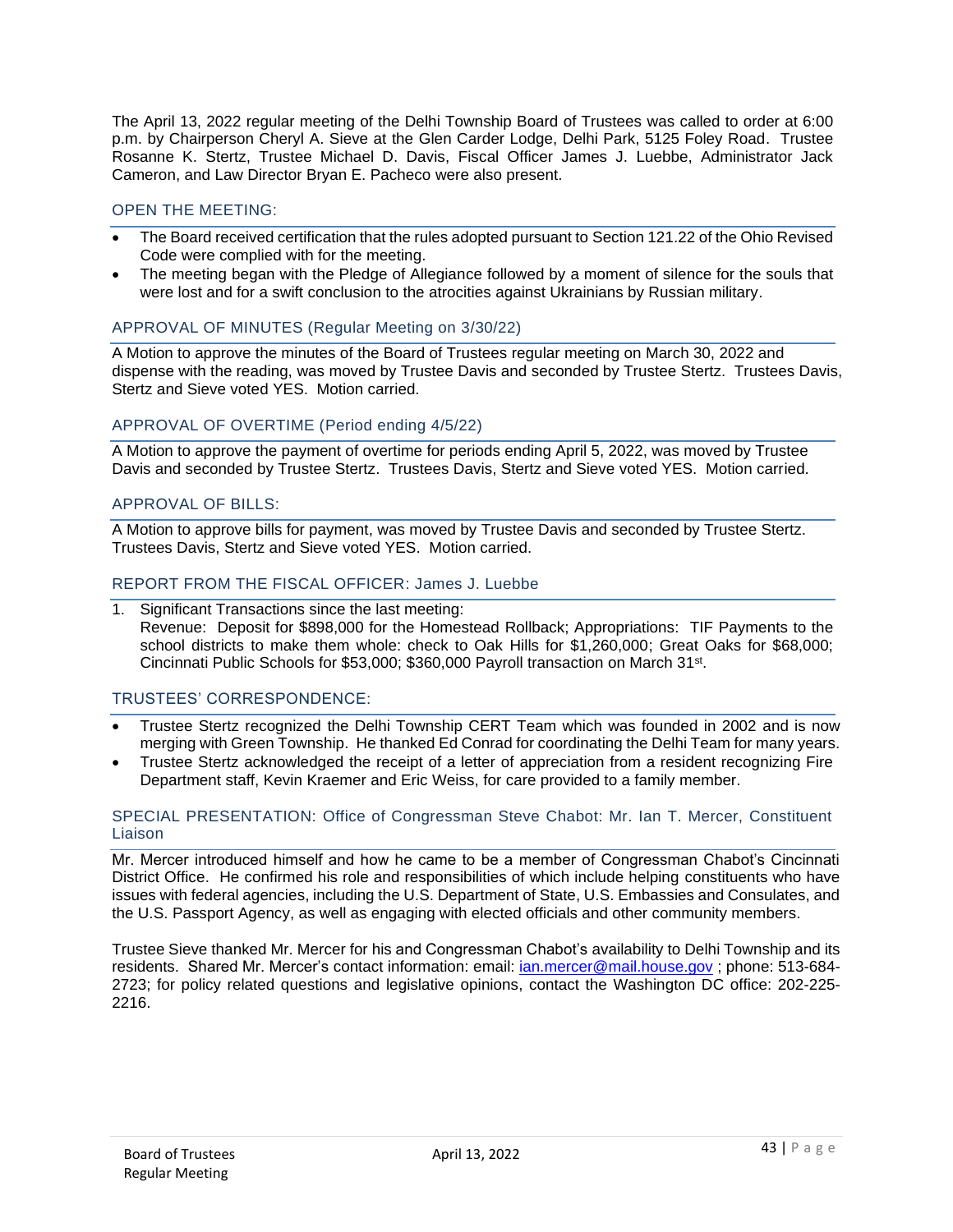## FIRE DEPARTMENT: Chief Doug Campbell

# **1. Retirement Recommendation**

A Motion to Accept the retirement of Career Firefighter/Paramedic Robert B. Palmer effective April 3, 2022, was moved by Trustee Davis and seconded by Trustee Sterz. Trustees Davis, Stertz and Sieve voted YES. Motion carried.

• Congratulations and thanks to Bruce Palmer for over 30 years of dedicated service.

#### **2. Emergency Operations Plan Update**

Confirmed the plan has been reviewed and will be considered for adoption by the Board at their April 27 meeting. The new plan will provide better coordination and put the department more in line with the county level of emergency response.

• Questions from the Board were addressed and answered.

#### **3. Hiring Recommendation**

A Motion to Approve the hiring of Nicolas S. Stenger as Part-Time Firefighter/EMT in the Fire Department at the rate per the collective bargaining agreement with the Delhi Firefighters Association upon successful completion of the voice stress analyzer, pre-employment physical, drug testing, and background check effective on April 13, 2022, was moved by Trustee Davis and seconded by Trustee Stertz. Trustees Davis, Stertz and Sieve voted YES. Motion carried.

• Chief Campbell reported that Nick is a familiar face through participation with the Delhi Explorer Post and has good knowledge of the department and its operations.

### PARKS & RECREATION: Assistant Administrator Greg DeLong

#### **1. Resolution 2022-033**

Trustee Davis introduced and moved the adoption of a resolution entering into an agreement with the Delhi Community Benefit Skirt Softball Committee for use of Delhi Park for its 2022 annual charity event, authorizing the Assistant Administrator to execute the agreement, declaring an emergency and dispensing with the second reading. Trustee Stertz seconded.

In response to a question from Trustee Davis about the Skate Park being open during the Skirt Game, Mr. DeLong confirmed that the committee did propose that we close the Skate Park for the event, however, since it is a public park it was decided that it would not be appropriate to close it and that any issues would be handled by the Police Department.

Trustee Davis moved and Trustee Stertz seconded to dispense with the second reading. Trustees Davis, Stertz and Sieve voted YES.

Trustees Davis, Stertz and Sieve voted YES during roll call to adopt the resolution. Resolution adopted.

### **2. Dog Park & Pickleball Court Update**

- Mr. DeLong provided an update and summary of items from the prior discussion:
	- $\circ$  Ruled out the Rapid Run location for the dog park because of the FEMA regulations.
	- $\circ$  Considered the option to put pickleball at the tennis courts and moving the tennis courts to a new location.
	- $\circ$  Confirmed budgeted amount of \$50,000 for a dog park and \$100,000 for pickleball courts.
	- $\circ$  Confirmed cost estimates of \$20 \$30,000 per pickleball court (looking at adding 4).
	- o Addressed a problem with not being able to get fencing materials.
	- o Confirmed \$55,000 estimate for fencing around the perimeter of 1 acre dog park.

#### • **Trustees' Discussion**

- $\overline{\circ}$  Best location for the pickleball courts.
- $\circ$  Clearview Lake would not be a good location for pickleball because of the geese droppings.
- o Uses at the Foley Road Park entrance.
- **Public Comments**
	- Janet Rosenthal suggested Field #9 as a possible location for the dog park.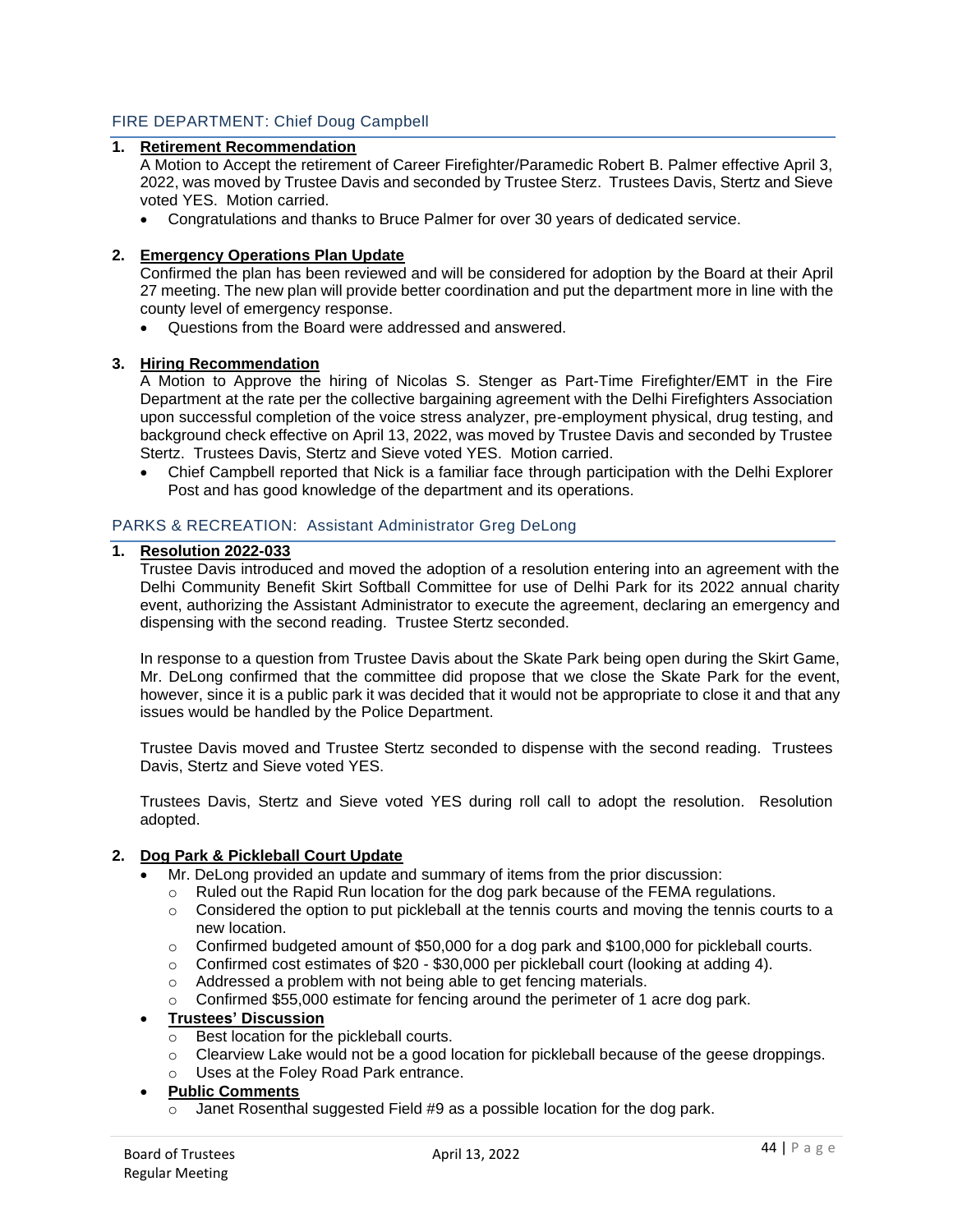- o Pete Feitchner recommended using the grass field between the Lodge and the tennis courts.
- o Brian Bell asked about the interest of the residents for a dog park vs. pickleball.
- $\circ$  In response to Mr. Bell's question, Trustee Sieve stated that they have not kept track of the comments received by the office; however, confirmed that we have received a good number of requests for both activities.

# • **Final Remarks**

- Trustee Davis stated that he would prefer to see the dog park in Delhi Park, not in Floral Paradise Gardens. He also communicated his preference to move forward with pickleball this year and to postpone the dog park until next year. He stated that the field, between the Lodge and tennis courts would be the perfect location for pickleball.
- $\circ$  Trustee Stertz stated her preference to make one of the projects a priority this year. She suggested locations at Floral Paradise Gardens for pickleball and the dog park, as well as parking that could be added at the top of the driveway near the road if needed. She also stated that she would prefer to continue to investigate the Rapid Run location for the dog park, as she considers it to be a more central location.
- $\circ$  Trustees Sieve and Davis stated their opposition to the dog park being on Rapid Run Road.
- $\circ$  Trustee Sieve stated that it was her preference to make pickleball a priority project this year. In addition, she would like to have a better understanding of fencing availability and the delay getting the product that we need for the dog park.
- o Mr. Cameron confirmed that the total budgeted amount would not be enough to complete both projects this year. Because he has heard a lot of requests for pickleball, he suggested focusing of that activity this year. He also stated that he would like to move forward with surveying their top two locations.
- o Mr. DeLong confirmed the top two locations for pickleball preferred by the Board: the lot between the Lodge and the tennis courts and the lot at Floral Paradise Gardens.
- 3. **Seasonal Park Worker** still accepting applications.
- 4. **Volunteer Opportunities** looking for volunteers to work at Floral Paradise Gardens to bring it back to its optimal state.

# POLICE DEPARTMENT: Chief Howarth

# **1. Hiring Recommendation**

- A Motion to Approve the hiring of Brent A. Kahle as Auxiliary Police Officer in the Police Department at a pay rate of \$39.17 per hour effective April 13, 2022, was moved by Trustee Davis and seconded by Trustee Stertz. Trustees Davis, Stertz and Sieve voted YES. Motion carried.
- A Motion to Approve the hiring of William R. Murphy as Auxiliary Police Officer in the Police Department at a pay rate of \$39.17 per hour effective April 13, 2022, was moved by Trustee Davis and seconded by Trustee Stertz. Trustees Davis, Stertz and Sieve voted YES. Motion carried.
	- $\circ$  Previously created the new Auxiliary Police Officer positions. The previous motions approve the hiring of two retired police officers whose services will be rendered at community events. Per contract, the department will pay the hourly rate of the officers for mandatory training that is required to maintain their certifications.
- A Motion to Approve the transfer of fifty percent (50%) of Maria Kara Vennemeier's sick time balance upon separation from her current public agency and allow fifty-five (55) hours of vacation time in 2022 to be available for use thirty (30) days after her start date, was moved by Trustee Davis and seconded by Trustee Stertz. Trustees Davis, Stertz and Sieve voted YES. Motion carried.

# **2. Resignation Recommendation**

A Motion to Accept the voluntary resignation of Part-Time Police Clerk Catherine C. Neville effective March 31, 2022, was moved by Trustee Davis and seconded by Trustee Stertz. Trustees Davis, Stertz and Sieve voted YES. Motion carried.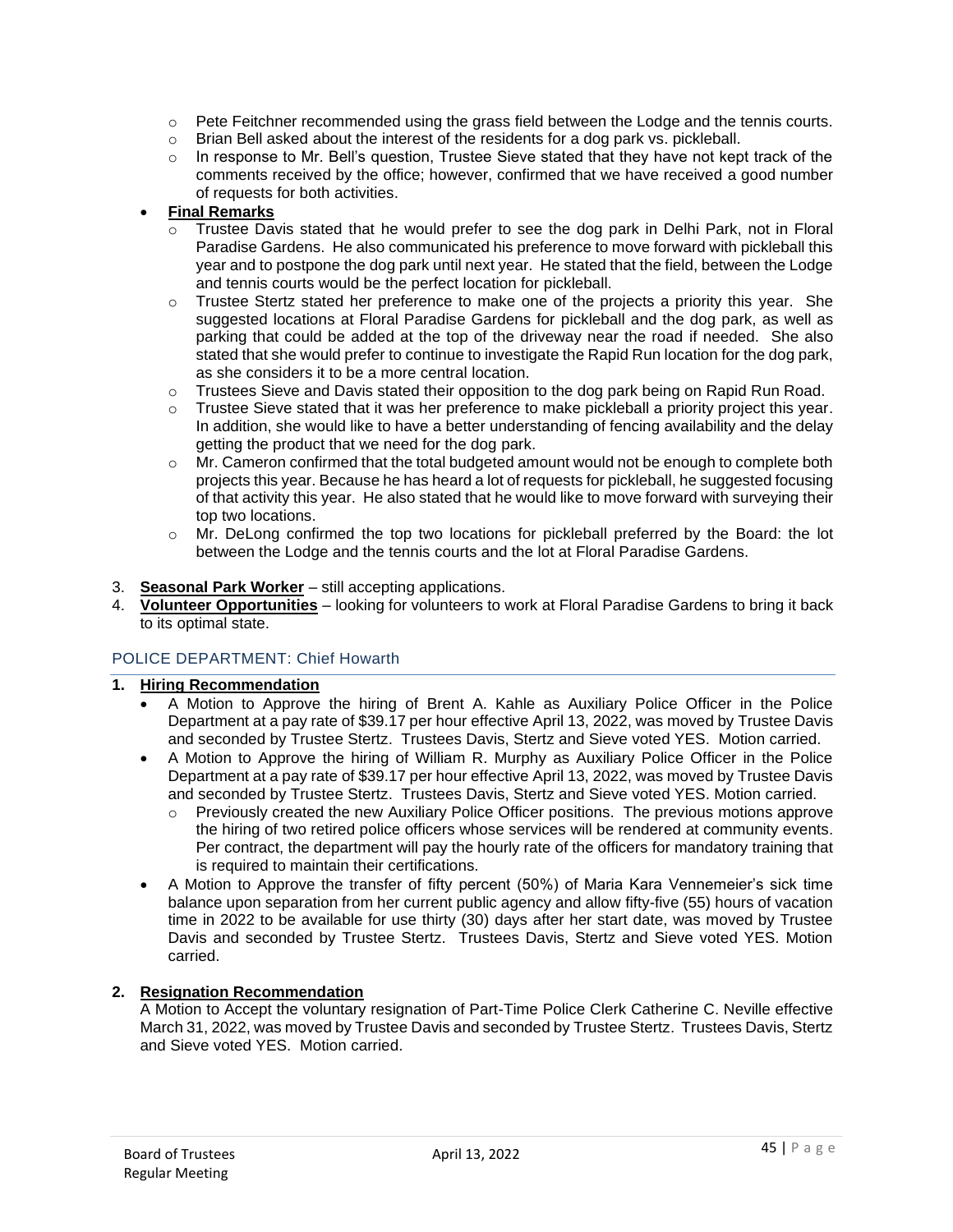## **3. Let's Talk Gun Safety Training**

The Department will present a training on May  $7<sup>th</sup>$  at the Rapid Run Auditorium from 9:30 until 11. Adults and their children are welcome.

## PUBLIC WORKS DEPARTMENT: Director Ron Ripperger

## **1. Construction project updates:**

- Fairbanks Project the road will be repaved at the completion of the water main work.
- Fehr Road Project the project is wrapping up in the next couple months.
- Rapid Run Road bridge project work is on schedule.

## ADMINISTRATION: Administrator Cameron

## **1. Natural Gas Aggregation Program Renewal Update**

- Mr. Cameron informed the Board that he was contacted by the Township's aggregation broker who informed him that natural gas prices have gone up and they are not comfortable locking in a price for the group at this time, recommending that in the interim customers go back to Duke Energy's regulated natural gas pricing.
- He confirmed that program participants will receive a letter advising them that they are going back on Duke Energy for their natural gas supply while our broker continues to work over the next few months to lock in a better blended price for the winter months.
- Information about the program update will be available on the Township's website, as well as communication shared on social media.
- 2. Elevator repair at the Administration Building will start next week.
- 3. **Delhi Towne Square** current site work and getting permits in place.

# COMMUNITY DEVELOPMENT: Director Greg DeLong

### **1. Resolution 2022-034**

Trustee Davis introduced and moved the adoption of a resolution declaring nuisance for accumulated debris at 328 Bob Drive, declaring an emergency, and dispensing with the second reading. Trustee Stertz seconded.

Mr. DeLong reported that the debris item is a refrigerator.

Trustee Davis moved and Trustee Stertz seconded to dispense with the second reading. Trustees Davis, Stertz and Sieve voted YES.

Trustees Davis, Stertz and Sieve voted YES during roll call to adopt the resolution. Resolution adopted.

2. **Grass and weed violations** – suggestion to call the office or submit a complaint on the Citizen Request Form on the Township's website.

In response to a question from Trustee Davis about properties that are being purchased along lower Delhi, Mr. DeLong responded that the same individual owns a number of properties in Sedamsville.

PUBLIC COMMENTS: Not applicable.

## ANNOUNCEMENT OF COMMUNITY EVENTS:

- 1. Hamilton County R3Source: Yard Trimmings Drop-Off is now open at Oakdale Elementary School on Saturdays and Sundays.
- 2. Friday Night Rewined: featuring a special showing of "The Princess Bride" on Friday, April 22, 2022.
- 3. Community Blood Drive hosted by St. Dominic Knights of Columbus on Friday, May 6, 2022.
- 4. Clean Up Delhi Day on Saturday, May 7<sup>th</sup> at the Delhi Senior Community Center.